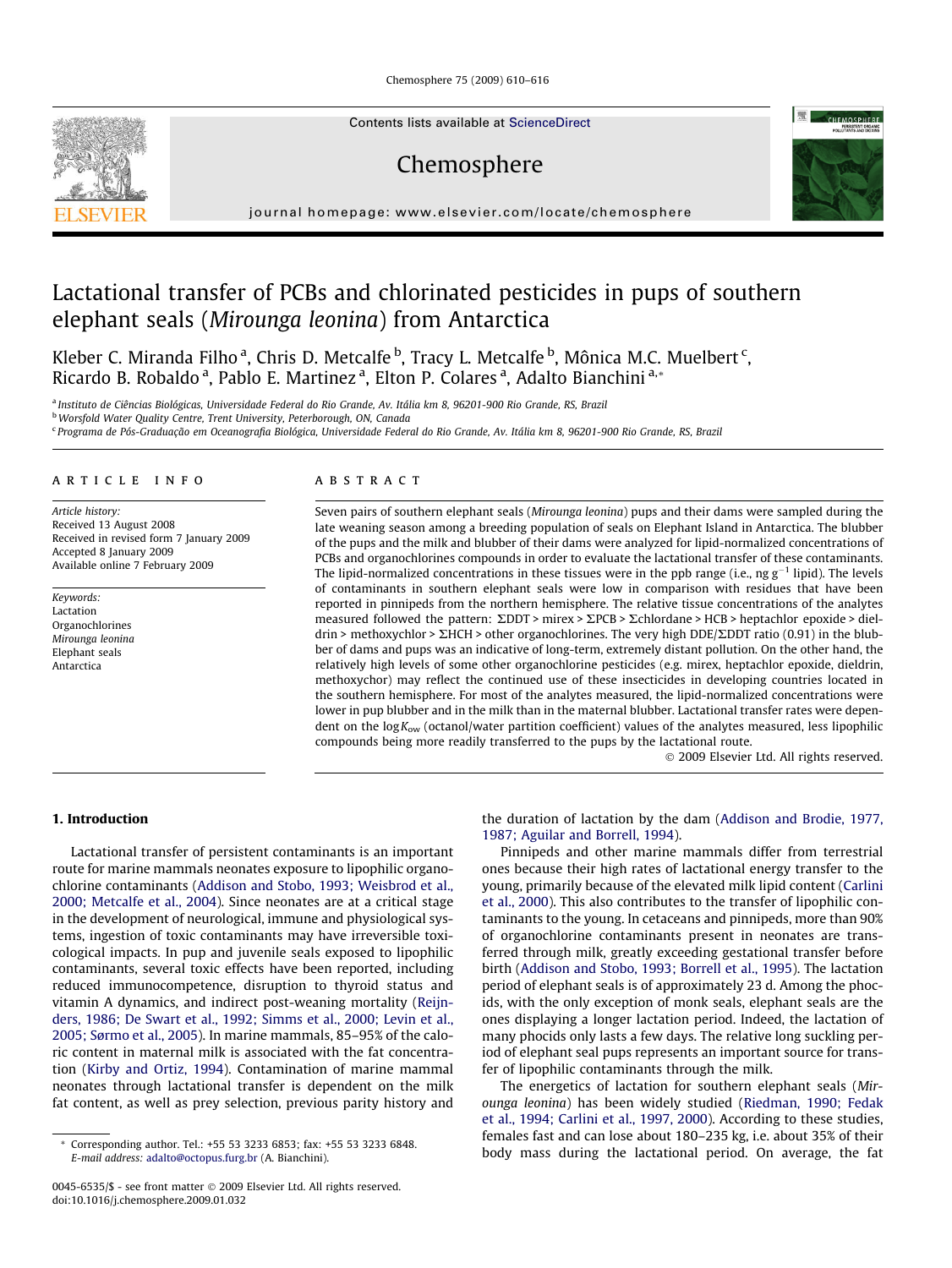content in M. leonina milk corresponds to 47%. Considering that lactating elephant seal females do not travel to the sea for feeding during lactation, all the lipids present in the milk come from the blubber mobilization that can liberate lipophilic contaminants into the serum and then into the milk. While suckling, pups can gain body weight at a rate of around 5–6.5 kg d $^{-1}$ . At the end of the lactation period, the proportion of fat relative to the total body weight in pups is 34.5%, but it is reduced to 29.4% in the post-weaning period. For pups, this not only represents a loss of the energy gained during the maternal lactation period, but also a remobilization of contaminants.

Results from our previous studies showed that pup, juvenile and adult southern elephant seals (M. leonina) from a population breeding in Elephant Island (Antarctica) are contaminated with chlorinated compounds ([Miranda-Filho et al., 2007\)](#page-5-0). In the present study, we sampled the blubber and milk of dams and the blubber of their pups among this same seal population to evaluate the lactational transfer of PCBs and organochlorine contaminants. According to [Reeves et al. \(1992\),](#page-5-0) three of the four largest populations of southern elephant seals are in decline (i.e. Heard Island, Kerguelen Island and Macquaire Island populations). The fourth population, living in South Georgia Island, is stable. Although there may be several factors contributing to the reduced number of elephant seals in populations under decline, the involvement of persistent contaminants cannot be ruled out. Actually, samples of blubber, placenta and milk can be used as biomarkers of spatial and temporal trends in contaminant burdens [\(Tanabe et al., 1994,](#page-5-0) [2003; Aguilar et al., 2002; Aguilar and Borrell, 2005; Borrell and](#page-5-0) [Aguilar, 2007\)](#page-5-0). Therefore, the data reported in the present study may directly contribute to ongoing studies of contaminant trends in the Antarctic region.

### 2. Experimental

### 2.1. Collection of biological samples and morphometric data

Samples of blubber and milk were obtained from live dam/pup pairs of elephant seals as they congregated during the reproductive period. They were captured during the 1999/2000 austral summer, on Shipwreck Beach and Great Beach, Elephant Island (61°13'S-55 $\degree$ 23'W; South Shetlands, Antarctic Peninsula). Pups  $(n=7)$  of both sexes and adult females ( $n = 7$ ) were anaesthetized as previously described [\(Miranda-Filho et al., 2007\)](#page-5-0). Morphometric data and blubber samples ( $\sim$ 3 g) were collected and stored as previously described [\(Miranda-Filho et al., 2007\)](#page-5-0). Morphometric data included girth, total length, and weight (see Table S1 – Supplementary Material). Blubber samples were collected with a scalpel and contained the more external layers (outer blubber). Milk samples  $(\sim$ 25 mL) were also collected from adult females using a glass syringe after intramuscular injection of oxytocin (50 mL; 50 units). It must be noted that adult females were sampled in a late period of the lactation cycle. Milk samples were stored at  $-4^\circ\text{C}$  in 30 mL glass containers until analysis.

After the field collections, the biological material (blubber and milk) was transferred to the Laboratory in Brazil, where the samples were maintained at  $-80^{\circ}$ C. In the fall of 2001, samples were transferred to Trent University in Peterborough (ON, Canada), where they were stored at  $-4^{\circ}\text{C}$  until contaminant analysis.

# 2.2. Sample preparation and analysis

Sub samples of blubber (0.2 g) and milk (0.5 g) were grounded with granulated anhydrous sodium sulphate, extracted, prepared and analyzed as previously described [\(Miranda-Filho et al., 2007\)](#page-5-0). Samples were analyzed by high resolution gas chromatography with an electron capture  $(^{63}$ Ni) detector (HRGC-ECD) using a Varian model 3500 gas chromatograph equipped with a 60 m DB-5  $(I&W)$  fused silica column  $(0.25 \text{ nm} \text{ ID}$ ,  $0.25 \text{ nm} \text{ film}$  thickness) and splitless injection. Analytes measured were identified by retention time. PCB analyzed included IUPAC congener numbers 18, 28, 31, 33, 44, 49, 70, 74, 87, 95, 99, 101, 105, 110, 118, 128, 132, 138, 149, 151, 153, 156, 158, 170, 180, 183, 187, 191, 194, 195 and 201. The total PCBs content was calculated as the sum of the detected congeners concentrations. PCB congeners quantification was done by comparison with standards obtained from the National Research Council (Halifax, NS, Canada). Organochlorine measured included hexachlorobenzene (HCB), hexachlorobutadiene, α-HCH, β-HCH, γ-HCH, aldrin, dieldrin, endosulfan, endosulfan sulphate, heptachlor, heptachlor epoxide, endrin, endrin-ketone, mirex, methoxychlor and: (a)  $p, p'$ -DDT,  $o, p'$ -DDT,  $p, p'$ -DDE,  $o, p'$ -DDE,  $p, p'$ -DDD,  $o, p'$ -DDD, and the sum of these compounds  $(\Sigma$ DDT); (b) cis- and trans-nonachlor, cis- and trans-chlordane and the sum of these compounds ( $\Sigma$ chlordane). Organochlorine compounds quantification was done by comparison with standards obtained from the Wildlife Toxicology and Surveys Branch of the Canadian Wildlife Service (Hull, QC, Canada).

The contaminant concentration in blubber and milk was expressed on a lipid-normalized basis (i.e.,  $ngg^{-1}$  lipid). The mean lipid contents in the blubber (dams and pups) and milk samples were 65.9%, 69.6% and 54.7%, respectively. The Limits of Detection (LODs) on a lipid-normalized basis were 0.1–0.3 ng  $g^{-1}$  for the PCB congeners, 0.2–0.3 ng  $g^{-1}$  for mirex, HCHs and chlordanes, and 0.3–0.5 ng  $g^{-1}$  for dieldrin and DDT compounds.

Procedural blanks were prepared to provide quality assurance for GC-ECD analysis. They were carried out after every 7 blubber and milk samples. Cod liver oil reference material (SRM 1588) purchased from the US National Institute of Standards and Technology (NIST) was analyzed for concentrations of PCBs and organochlorines pesticides and concentrations of all analytes measured were within certified values. For PCBs, HCHs, DDTs and chlordane compounds, the mean recovery ( $\pm$ standard deviation) was 74.2  $\pm$  5.4%, 112.2 ± 5.6%, 114.4 ± 3.4%, and 117.4 ± 17.5%, respectively. Despite external standard method was used results described in the present study were not adjusted considering the mean recovery percentages. More information on the performance of the method can be found in [Miranda-Filho et al. \(2007\)](#page-5-0).

# 2.3. Data analysis

For all statistical comparisons, lipid-normalized data were used to adjust for differences in the lipid content of the blubber. Data were log-transformed and compared using analysis of variance (ANOVA) followed by the Tukey's test.

Transfer ratio (TR) for each analyte measured was calculated by dividing the compound concentration in the milk by the concentration in the dam blubber (transfer from dam into the milk) or the compound concentration into the pup blubber by the concentration in the dam blubber (transfer from dam into the pup). Thus higher TR values indicate higher transfer rates. Correlation analysis between the  $log K_{ow}$  (octanol/water partition coefficient) and TR values for PCB congeners and OC pesticides was performed using the linear regression model.

In all cases, the significance level adopted was  $95\%$  ( $P < 0.05$ ). Analyses were performed using the software Statistica<sup>®</sup> (StatSoft, Tulsa, OK, USA).

The relative biomagnification factors from the dam's milk to the blubber of the respective pup (lipid normalized) were calculated using the equation for ''relative ratios" described by [Boon et al.](#page-5-0) [\(1994\):](#page-5-0)  $R_{rel(analyte)} = R_{analyte}$  consumer/ $R_{PCB-153}$  diet. Therefore, concentrations of the different analytes measured were expressed as a proportion of PCB-153, which is the most persistent and thus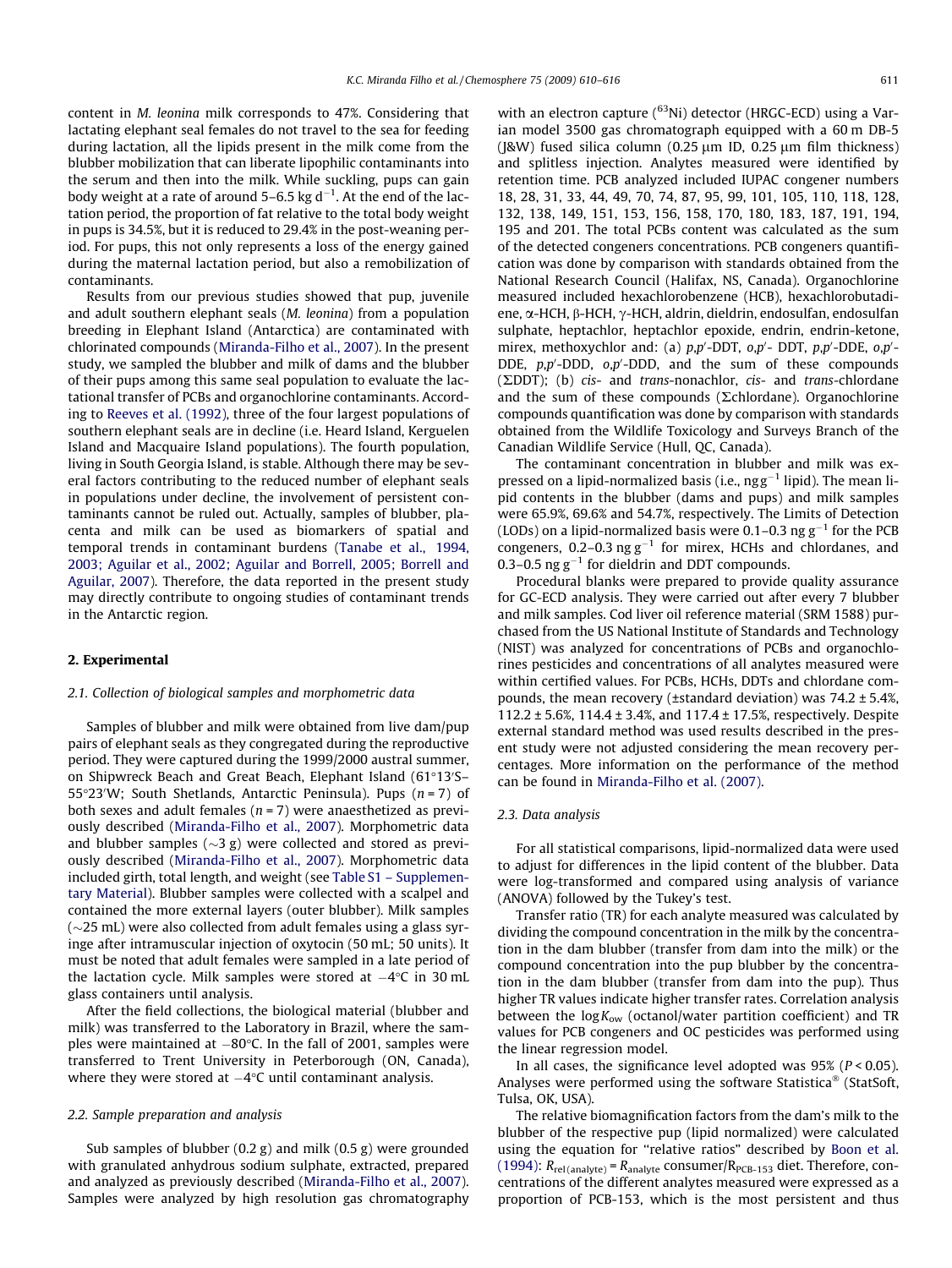#### <span id="page-2-0"></span>Table 1

Mean (±S.E.) concentrations (ng  $g^{-1}$  lipids) of PCB congeners in samples collected from 7 dam/pup pairs of southern elephant seals (Mirounga leonina) from a breeding population on Elephant Island (Antarctica) during the 1999–2000 breeding season. Note that only PCB congeners that were present at concentrations above the limits of detection are tabulated. ND = Not detected.  $TR_{DM}$  = transfer ratio from dam blubber into the milk,  $TR_{DP}$  = transfer ratio from dam blubber into the pup blubber, and BF = biomagnification factor (see text for explanation).

| Analyte        | Dam blubber     | Milk            | Pup blubber     | TR <sub>DM</sub> | $TR_{DP}$ | <b>BF</b> |
|----------------|-----------------|-----------------|-----------------|------------------|-----------|-----------|
| <b>PCB-118</b> | $2.92 \pm 1.27$ | $1.34 \pm 0.28$ | $2.21 \pm 0.85$ | 0.46             | 0.76      | 1.49      |
| <b>PCB-153</b> | $9.33 \pm 1.55$ | $4.31 \pm 0.85$ | $4.80 \pm 0.90$ | 0.46             | 0.51      | 1.11      |
| <b>PCB-138</b> | $6.39 \pm 1.07$ | $2.93 \pm 0.56$ | $3.44 \pm 0.65$ | 0.46             | 0.54      | 1.05      |
| <b>PCB-128</b> | $2.84 \pm 0.80$ | $0.86 \pm 0.14$ | $121 + 048$     | 0.30             | 0.43      | 1.27      |
| PCB-156        | $0.66 \pm 0.12$ | $0.23 \pm 0.03$ | $0.41 \pm 0.10$ | 0.34             | 0.62      | 1.59      |
| <b>PCB-187</b> | $2.28 \pm 0.24$ | $1.02 \pm 0.19$ | $0.92 \pm 0.23$ | 0.45             | 0.40      | 0.81      |
| <b>PCB-180</b> | $3.23 \pm 0.32$ | $1.44 \pm 0.27$ | $1.62 \pm 0.46$ | 0.45             | 0.50      | 1.01      |
| <b>PCB-170</b> | $1.06 \pm 0.13$ | $0.47 \pm 0.09$ | $0.54 \pm 0.15$ | 0.44             | 0.51      | 1.04      |
| <b>PCB-201</b> | $0.75 \pm 0.15$ | $0.11 \pm 0.02$ | $0.44 \pm 0.01$ | 0.11             | 0.59      | 3.59      |
| $\Sigma$ PCB   | 29.45           | 12.70           | 16.09           |                  |           |           |
|                |                 |                 |                 |                  |           |           |

generally the most abundant congener found in biological tissues, as observed in the present study (Table 1). The relative biomagnification factor (BF) from prey/food source to the consumer was then calculated using milk as food source (diet) and pup's blubber as the consumer. Thus a BF value > 1 indicates biomagnification from milk to pup blubber ([Beckmen et al., 1999](#page-5-0)).

#### 3. Results and discussion

The analytical data obtained show that a range of PCB congeners (Table 1) and OC compounds (Table 2) were detected in blubber and milk samples collected from dam/pup pairs of southern elephant seals at the Elephant Island (Antarctica). As earlier reported for the same population of seals [\(Miranda-Filho et al., 2007](#page-5-0)), concentrations of most of the analytes measured were relatively low, except for elevated concentrations of mirex,  $p, p'$ -DDE, HCB,  $cis$ and trans-nonachlor isomers and heptachlor epoxide (Table 2). Only the more highly chlorinated PCB congeners (i.e. pentachloroto octachlorobiphenyls) were consistently detected in the samples, and the concentrations of these PCBs were relatively low (Table 1).

Concentrations of PCBs and DDT and its metabolites in elephant seal tissues were typically 1–3 orders of magnitude lower than those reported in blubber of pinnipeds from the northern hemisphere. In this case, concentrations of PCBs are typically similar to those of DDT compounds, reflecting the importance of industrial sources of PCBs in developed countries from the northern hemisphere. In southern elephant seal tissues, the relative concentrations of the analytes measured followed the pattern:  $\Sigma$ DDT > mirex >  $\Sigma$ PCB >  $\Sigma$ chlordane > HCB > heptachlor epoxide > dieldrin > methoxychlor >  $\Sigma$ HCH > other organochlorines. In blubber and liver samples of the Californian sea lion (Zalophus californianus) and the northern elephant seal ( Mirounga angustirostris), which are pinnipeds from the northern hemisphere, the relative concentrations of persistent organochlorines followed the pattern:  $\Sigma$ DDT >  $\Sigma$ PCB >  $\Sigma$ chlordane >  $\Sigma$ HCH > HCB [\(Kajiwara et al., 2001\)](#page-5-0). The importance of mirex, heptachlor epoxide, dieldrin and methoxychlor as contaminants in the southern elephant seals from Antarctica relative to the contaminant patterns for pinnipeds from the northern hemisphere may reflects contamination from pesticides that are currently used or were historically used for agriculture purposes in the southern hemisphere. On the other hand, a very high DDE/ $\Sigma$ DDT ratio in the blubber of dams (0.89; Table 2) and pups (0.91; Table 2) is an indicative of long-term, extremely distant pollution.

The lipid-normalized concentrations of most of the analytes measured were significantly lower in samples of maternal milk and pup blubber than in those of maternal blubber (Tables 1 and 2). The relative lipid-normalized concentrations for almost all analytes measured followed the pattern: dam blubber > pup blubber > milk. The differences are particularly apparent for some of the highly chlorinated PCB congeners (Table 1, see also Fig. S1 – Supplementary Material), DDT isomers (Table 2, see also Fig. S2 – Supplementary Material), cyclodiene pesticides and mirex (Table 2, see also Fig. S3 – Supplementary Material), and HCB (Table 2, see also Fig. S4 – Supplementary Material). The mean levels of PCB

#### Table 2

Mean (±S.E.) concentrations (ng g<sup>-1</sup> lipids) of organochlorine compounds in samples collected from 7 dam/pup pairs of southern elephant seals (Mirounga leonina) from a breeding population on Elephant Island (Antarctica) during the 1999-2000 breeding season. ND = Not detected. TR<sub>DM</sub> = transfer ratio from dam blubber into the milk,  $TR_{DP}$  = transfer ratio from dam blubber into the pup blubber, and  $BF = bin magnification factor$ .

| Analyte             | Dam blubber      | Milk             | Pup blubber      | TR <sub>DM</sub> | TR <sub>DP</sub> | BF        |
|---------------------|------------------|------------------|------------------|------------------|------------------|-----------|
| Hexachlorobutadiene | $0.39 \pm 0.09$  | $0.38 \pm 0.01$  | $0.43 \pm 0.08$  | 0.97             | 1.10             | 1.02      |
| <b>HCB</b>          | $12.60 \pm 1.29$ | $4.75 \pm 0.82$  | $8.17 \pm 0.97$  | 0.38             | 0.65             | 1.55      |
| Mirex               | $46.87 \pm 5.47$ | $13.64 \pm 2.69$ | $16.51 \pm 3.16$ | 0.29             | 0.35             | 1.09      |
| Methoxychlor        | $2.91 \pm 1.17$  | $1.79 \pm 0.32$  | $1.86 \pm 0.40$  | 0.62             | 0.64             | 0.93      |
| $\alpha$ -HCH       | $0.39 \pm 0.21$  | $0.21 \pm 0.04$  | $0.28 \pm 0.05$  | 0.54             | 0.72             | 1.21      |
| $\beta$ -HCH        | ND               | <b>ND</b>        | ND               | ND               | ND               | ND        |
| $\gamma$ -HCH       | $0.87 \pm 0.11$  | $0.22 \pm 0.03$  | $0.51 \pm 0.06$  | 0.25             | 0.59             | 2.11      |
| trans-Chlordane     | $3.68 \pm 0.78$  | $1.87 \pm 0.31$  | $2.17 \pm 0.13$  | 0.51             | 0.59             | 1.04      |
| cis-Chlordane       | $1.26 \pm 0.21$  | $0.38 \pm 0.05$  | $0.74 \pm 0.08$  | 0.30             | 0.59             | 1.77      |
| trans-Nonachlor     | $14.35 \pm 3.02$ | $6.35 \pm 2.12$  | $10.06 \pm 1.38$ | 0.44             | 0.70             | 1.42      |
| cis-Nonachlor       | $7.83 \pm 1.63$  | $4.21 \pm 0.75$  | $4.30 \pm 0.70$  | 0.54             | 0.55             | 0.92      |
| Heptachlor          | <b>ND</b>        | <b>ND</b>        | <b>ND</b>        | <b>ND</b>        | <b>ND</b>        | <b>ND</b> |
| Heptachlor epoxide  | $9.86 \pm 2.24$  | $8.79 \pm 1.96$  | $8.39 \pm 1.21$  | 0.89             | 0.85             | 0.86      |
| Endosulfan          | <b>ND</b>        | <b>ND</b>        | <b>ND</b>        | ND               | <b>ND</b>        | ND        |
| Endosulfan sulphate | $1.62 \pm 0.64$  | $1.01 \pm 0.19$  | $0.90 \pm 0.23$  | 0.62             | 0.56             | 0.8C      |
| Aldrin              | <b>ND</b>        | <b>ND</b>        | <b>ND</b>        | ND               | <b>ND</b>        | ND        |
| Dieldrin            | $4.94 \pm 0.59$  | $4.14 \pm 0.74$  | $4.18 \pm 0.67$  | 0.84             | 0.85             | 0.91      |
| Endrin              | N <sub>D</sub>   | <b>ND</b>        | <b>ND</b>        | <b>ND</b>        | <b>ND</b>        | ND        |
| Endrin-ketone       | $0.68 \pm 0.10$  | $0.36 \pm 0.05$  | $0.48 \pm 0.11$  | 0.53             | 0.71             | 1.21      |
| $o, p'$ -DDE        | $4.17 \pm 1.34$  | $0.31 \pm 0.10$  | $2.08 \pm 0.6$   | 0.07             | 0.50             | 6.09      |
| $p, p'$ -DDE        | $108.5 \pm 19.5$ | $71.2 \pm 16.1$  | $78.6 \pm 13.7$  | 0.66             | 0.72             | 0.99      |
| $o, p'$ -DDD        | $6.39 \pm 0.55$  | $3.78 \pm 1.26$  | $3.20 \pm 0.51$  | 0.59             | 0.50             | 0.76      |
| $p, p'$ -DDD        | $0.56 \pm 0.24$  | $0.22 \pm 0.19$  | $0.51 \pm 0.24$  | 0.39             | 0.91             | 2.08      |
| $o, p'$ -DDT        | $1.82 \pm 0.29$  | $0.73 \pm 0.12$  | $0.95 \pm 0.25$  | 0.40             | 0.52             | 1.17      |
| $p$ , $p'$ -DDT     | $5.09 \pm 1.03$  | $1.81 \pm 0.25$  | $2.87 \pm 0.60$  | 0.36             | 0.56             | 1.42      |
| $\Sigma$ DDT        | 126.53           | 78.05            | 88.21            |                  |                  |           |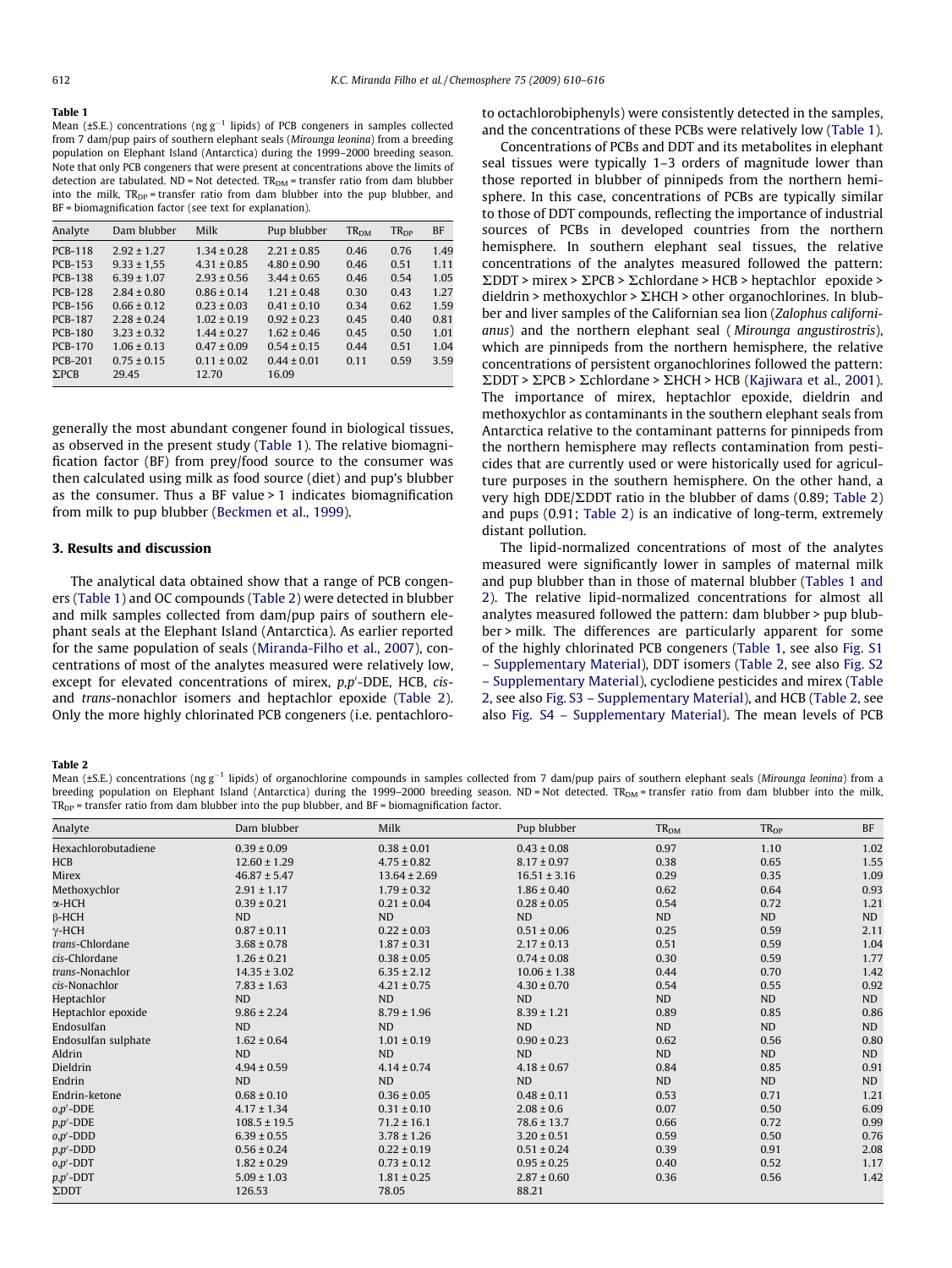congeners and mirex in milk and pup blubber were generally less than 50% of the concentrations in maternal blubber. However, the mean concentrations of the other OC pesticides detected in milk and pup blubber were generally only slightly lower than those in maternal blubber [\(Table 2](#page-2-0)). This pattern of lower lipid-normalized concentrations of contaminants in milk relative to the dam is consistent with the literature on the levels of lipophilic contaminants in the milk of phocid seals ([Bacon et al., 1992; Kleivane](#page-5-0) [et al., 1997; Beckmen et al., 1999; Wolkers et al., 2002; Debier](#page-5-0) [et al., 2003\)](#page-5-0).

The profile of PCB congeners in the blubber and milk samples of southern elephant seals was similar to those reported for other marine mammals ([Boon et al., 1994; Kannan et al., 1994; Thomé](#page-5-0) [et al., 2002\)](#page-5-0), being dominated by hexachlorobiphenyl congeners (i.e. 153, 138 and 128), heptachlorobiphenyl congeners (170, 180 and 187) and the pentachlorobiphenyl congener 118. In harp seals (Phoca groenlandica) from the Gulf of St. Lawrence in Canada, PCB congeners 153, 180, 87, 99 and 138 represented about 55% of the total PCBs measured in the milk and pup blubber ([Wolkers et al.,](#page-6-0) [2002](#page-6-0)). In Antarctic fur seals (Arctocephalus gazella), PCB congeners 99, 118, 153, 138, 180 and 187 were detected in milk samples [\(Ba](#page-5-0)[con et al., 1992\)](#page-5-0). In the present study with southern elephant seal (M. leonina), PCB congeners 118, 153, 138, and 180 represented approximately 78% of total PCBs detected in the milk, and about 54% of total PCBs detected in the blubber of pups and dams.

PCB congeners with higher degrees of chlorination (i.e. >4 chlorines) were detected in the milk and blubber samples of M. leonina. As the more highly chlorinated PCBs are the most lipophilic, with  $log K<sub>ow</sub>$  values > 6.5 ([Mackay et al., 2000\)](#page-5-0), one expect that these congeners would be present at the highest concentrations in the blubber reserves. During the fasting period, dam remobilizes these reserves into the circulatory system, which are late transferred to the milk [\(Sørmo et al., 2003](#page-5-0)). Results from the present study confirm previous observations that PCB congeners detected in marine mammals are predominantly those with higher degrees of chlorination, relative to profiles in terrestrial ones that includes less chlorinated PCB congeners [\(Aguilar and Borrell, 1988, 1994; Debier](#page-5-0) [et al., 2003](#page-5-0)). In addition, pinnipeds have a higher capacity for hepatic metabolism than cetaceans, resulting in a greater degree of metabolic biotransformation of the less chlorinated PCB congeners ([Tanabe et al., 1988\)](#page-5-0). PCB congeners without chlorination in adjacent meta and para positions (i.e. congeners 44, 49, 52, 101, 110, 149 and 151) were not detected in the samples from M. leonina, which is consistent with the PCB patterns described for other marine mammals [\(Boon et al., 1994\)](#page-5-0). These congeners are eliminated because of the relatively rapid rates of biotransformation mediated by cytochrome P450 (CYP450) enzymes ([Borlakoglu et al., 1988\)](#page-5-0). The rapid metabolism of these congeners is a consequence of the induction of metabolic enzymes from the CYP1A1 subfamily ([Van](#page-6-0) [den Brink et al., 2000\)](#page-6-0).

As shown in [Tables 1 and 2](#page-2-0) (see also Figs. S1 and S2 – Supplementary Material), transfer of PCB congeners from dams to pups was proportionally less (mean  $TR = 0.54$ ) than that of DDT compounds (*mean TR* = 0.62). DDT metabolites (i.e.  $p, p'$ -DDE,  $p, p'$ -DDD,  $o, p'$ -DDD) showed higher transfer rates than the DDT isomers. In comparison to the highly chlorinated PCBs, the DDT compounds have lower molecular weights and are less lipophilic, with  $\log K_{\rm ow}$  values < 6.5 [\(Mackay et al., 2000](#page-5-0)). Consequently, a higher lactational transfer of DDT compounds relative to PCBs might be expected in marine mammals ([Addison and Brodie,](#page-5-0) [1987; Aguilar and Borrell, 1994\)](#page-5-0). In ringed seals (Phoca hispida) from the Russian Arctic, the degree of lactational transfer of chlorinated contaminants was estimated as 38% for DDTs, 25% for PCBs and 30% for chlordanes ([Nakata et al., 1998\)](#page-5-0).

Compared to the levels of contaminants observed in the blubber of M. leonina dams, there were relatively high concentrations of chlordanes compounds ([Table 2,](#page-2-0) see also Fig. S3 – Supplementary Material), as well as hexachlorobutadiene, dieldrin, HCH, endrin-ketone, HCB and methoxychlor [\(Table 2,](#page-2-0) see also Fig. S4 – Supplementary Material) in the maternal milk and pup blubber. In fact, the higher transfer rates of OC pesticides from the dam blubber to the pup blubber, excluding DDT isomers and their metabolites, were observed for hexachlorobutadiene (1.1), heptachlor epoxide (0.85), dieldrin (0.85), a-HCH (0.72), endrin-ketone (0.71), trans-nonachlor (0.70), HCB (0.65) and methoxychlor (0.64). It is important to note that the mean transfer rate for all OC pesticides analyzed was 0.66 ([Table 2](#page-2-0)). In polar bears (Ursus maritimus), it was also detected similar levels of contamination for chlordanes, HCHs and HCB in pups and milk samples ([Bernhoft](#page-5-0) [et al., 1997\)](#page-5-0). In harp seal (P. groenlandica) and hooded seal (Cystophora cristata) from the Arctic region, it was observed that HCHs and HCB are efficiently transferred through maternal milk into the pups ([Espeland et al., 1997](#page-5-0)). HCB was considered the most highly transferred organochlorine from females of the odontocete cetacean, Phocoenoides dalli ([Kajiwara et al., 2002](#page-5-0)). In harp seals samples from the Gulf of St. Lawrence, high concentrations of HCB and  $\gamma$ -HCH were detected in blubber of seal pups, relative to the concentrations found in the dams. Also, trans-nonachlor was the predominant compound amongst the chlordane analytes measured in blubber of dams, bubbler of pups, and in the milk, corresponding to 44%, 32% and 40% of the total chlordanes, respectively [\(Wolkers et al., 2002](#page-6-0)). In the present study, trans-nonachlor was also the predominant chlordane compound in M. leonina, showing a relatively high transfer rate (0.70). However, its concentration corresponded to 66.3%, 77.9% and 49.5% of the total chlordanes detected in bubbler of dams, bubbler of pups and milk, respectively.

In the present study, mirex was detected in much higher concentrations in M. leonina dams than in pups and milk ([Table 2,](#page-2-0) see also Fig. S3 – Supplementary Material). The relatively low rate of mirex lactational transfer may be due to its high molecular weight and high lipophilicity, as indicated by the high  $log K<sub>ow</sub>$  value of 6.8 [\(Mackay et al., 2000](#page-5-0)). In female harbor seals (Phoca vitulina) and grey seals (Halichoerus grypus), mirex was present at relatively high concentrations because of the low rates of lactational transfer observed [\(Bernt et al., 1999\)](#page-5-0).

In a broad view, results from the present study clearly indicate that there are significant differences in the degree of lactational transfer of PCBs and OC pesticides from the dams of southern elephant seals to the pups. It is also clear from the discussion above that the transfer rate of the analytes measured is dependent on their lipophylicity. In fact, a significant inverse correlation was observed between the  $log K_{ow}$  values and the transfer rate from dam into the milk for all PCBs analyzed and OC pesticides showing log -  $K_{\text{ow}}$  values > 4.7 ( $R^2$  = 0.54; [Fig. 1](#page-4-0)A). Also, a very significant inverse correlation was observed between the  $\log K_{\rm ow}$  values and the transfer rate from dam into the pup for all PCBs analyzed and OC pesticides showing  $\log K_{\text{ow}}$  values > 4.7 ( $R^2$  = 0.70; [Fig. 1B](#page-4-0)). In both cases, the transfer rates of the OC pesticides showing  $log K_{ow}$  values < 4.7 (endosulfan sulphate, HCHs, methoxychlor, and endrin-ketone) were not dependent on their lipophylicity and were in most cases around 0.6 ([Fig. 1](#page-4-0)). These findings clearly indicate that the different patterns of transference showed by organochlorine compounds with  $\log K_{\text{ow}}$  values < 4.7 and those with  $\log K_{\text{ow}}$  values > 4.7 are strictly associated with the partitioning of the contaminants into and out of lipid reserves and their transport across epithelial and endothelial membranes in the dam body during the lactational transfer.

When analyzing the potential for biomagnification as a result of the lactational transfer of PCB congeners and OC compounds from milk into the pups, most of the analytes measured had mean biomagnification factors close to 1.0, indicating that no significant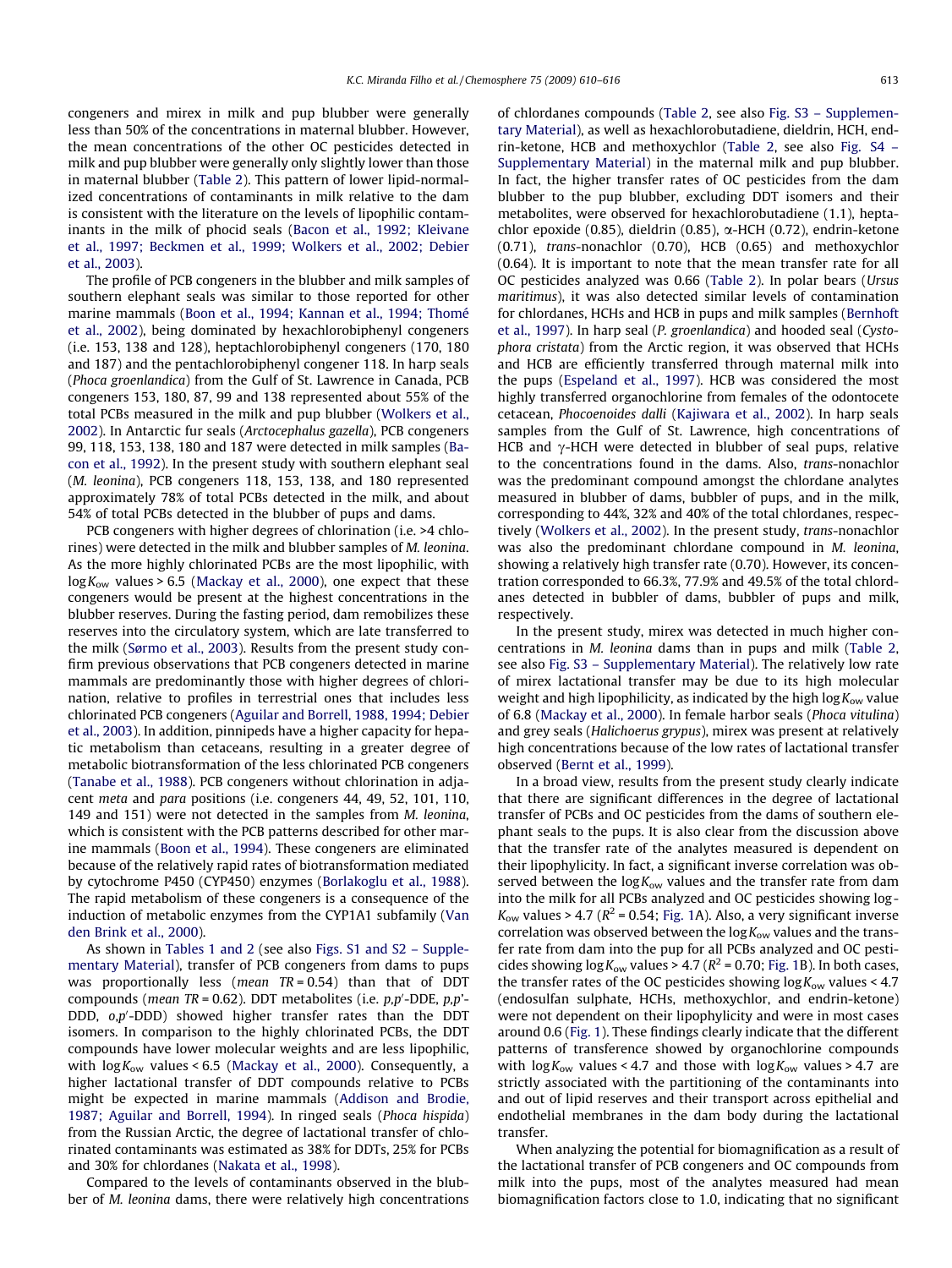<span id="page-4-0"></span>

Fig. 1. Relationship between the octanol/water partition coefficient ( $log K_{ow}$ ) values and the transfer rate of organochlorine pesticides and PCB congeners from the dam blubber into the milk (A) or into the pup blubber (B) in southern elephant seals (Mirounga leonina) from Elephant Island (Antarctica). Values of logK<sub>ow</sub> were compiled from [EPA \(1998\) and Hansen et al. \(1999\).](#page-6-0)

biomagnification was observed ([Tables 1 and 2](#page-2-0)). However, there were some exceptions, such as for PCB congener 201 (3.59) [\(Table](#page-2-0) [1](#page-2-0)),  $\gamma$ -HCH (2.11) [\(Table 2\)](#page-2-0), and  $o, p'$ -DDE (6.09) ([Table 2](#page-2-0)), where an important biomagnification process was observed.. The mechanisms explaining why some lipophilic contaminants are biomagnified through trophic transfer in food chains are still being investigated [\(Mackay and Fraser, 2000; MacDonald et al., 2002\)](#page-5-0). Therefore, it is difficult to speculate on why these contaminants show potential for biomagnification in the blubber of pup seals through the maternal milk. However, there are several steps that involve partitioning of contaminants into and out of lipid reserves, and their transport across epithelial and endothelial membranes during the lactational transfer. These toxicokinetic processes may provide opportunities for biomagnification of highly lipophilic compounds.

It was estimated that about 98% of the contaminant residues in grey seal pups sampled at weaning came from maternal lactational transfer ([Addison and Stobo, 1993](#page-5-0)). Furthermore, significant amounts of PCBs and DDT compounds were detected in tissues of newly born grey seal pups (Jennsen [Jennsen et al., 1996](#page-5-0)). Data from the present study show that there is significant accumulation of organochlorine residues in southern elephant seal pups as a result of lactational transfer of these compounds from the mother. The mean transfer rate for PCBs and OC pesticides was 0.63. Exposure to these contaminants at early life stages may have toxic impacts. The impact of these contaminants on health and development of southern elephant seal pups is currently unknown, but it is known that these persistent contaminants may produce subtle biological effects, even at low concentrations ([Beckmen et al., 2003; Sørmo](#page-5-0) [et al., 2005\)](#page-5-0).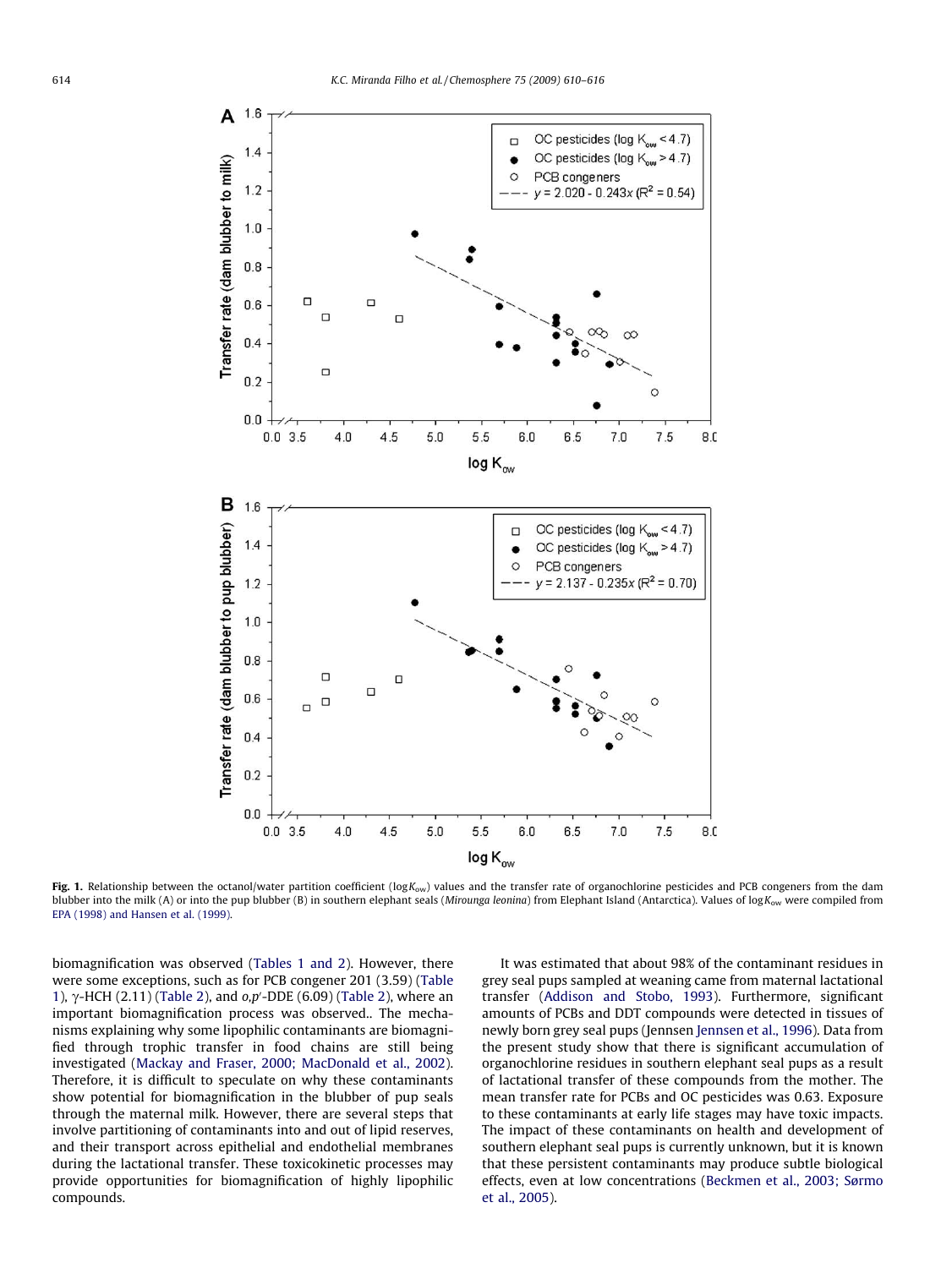#### <span id="page-5-0"></span>Acknowledgements

The authors gratefully acknowledge the financial and in-kind support of the following Brazilian agencies: Conselho Nacional de Desenvolvimento Científico e Tecnológico (CNPq), Secretaria da Comissão Interministerial para os Recursos do Mar (SECIRM) and Programa Antártico Brasileiro (PROANTAR). Support was also provided through a Discovery Grant to C. Metcalfe from the Natural Sciences and Engineering Research Council (NSERC) of Canada. We thank Shaun O'Toole for his assistance during the laboratory analyses. Adalto Bianchini is a research fellow from the Brazilian CNPq (Proc. #300906/2006-4).

### Appendix A. Supplementary data

Supplementary data associated with this article can be found, in the online version, at [doi:10.1016/j.chemosphere.2009.01.032](http://dx.doi.org/10.1016/j.chemosphere.2009.01.032).

#### References

- Addison, R.F., Brodie, P.F., 1977. Organochlorine residues in maternal blubber, milk, and pup blubber from grey seals (Halichoerus grypus) from Sable Island, Nova Scotia. J. Fish. Res. Board Can. 34, 937–941.
- Addison, R.F., Brodie, P.F., 1987. Transfer of organochlorine residues from blubber through the circulatory system to milk in the lactating grey seal Halichoerus grypus. Can. J. Fish. Aquat. Sci. 44, 782–786.
- Addison, R.F., Stobo, W.T., 1993. Organochlorine residue concentrations and burdens in grey seals (Halichoerus grypus) blubber during the first year of life. J. Zool. Lond. 230, 443–450.
- Aguilar, A., Borrell, A., 1988. Age- and sex-related changes in organochlorine compound levels in fin whales (Balaenoptera physalus) from the eastern North Atlantic. Mar. Environ. Res. 25, 195–211.
- Aguilar, A., Borrell, A., 1994. Reproductive transfer and variations of body load of organochlorine pollutants with age in fin whales (Balaenoptera physalus). Arch. Environ. Contam. Toxicol. 27, 546–554.
- Aguilar, A., Borrell, A., 2005. DDT and PCB reduction in the western Mediterranean in 1987–2002, as shown by levels in dolphins. Mar. Environ. Res. 59, 391–404.
- Aguilar, A., Borrell, A., Reijnders, P.J.H., 2002. Geographical and temporal variation in levels of organochlorine contaminants in marine mammals. Mar. Environ. Res. 53, 425–452.
- Bacon, S.E., Jarman, W.M., Costa, D.P., 1992. Organochlorine and polychlorinated biphenyl levels in pinniped milk from the Arctic, Antarctic, California and Australia. Chemosphere 24, 779–791.
- Beckmen, K.B., Ylitalo, G.M., Towell, R.G., Krahn, M.M., O'Hara, T.M., Blake, J.E., 1999. Factors affecting organochlorine contaminant concentrations in milk and blood of northern fur seal (Callorhinus ursinus) dams and pups from St. George Island, Alaska. Sci. Total Environ. 231, 183–200.
- Beckmen, K.B., Blake, J.E., Ylitalo, G.M., Stott, J.L., O'Hara, T.M., 2003. Organochlorine contaminant exposure and associations with hematological and humoral immune functional assays with dam age as a factor in free-ranging northern fur seal pups (Callorhinus ursinus). Mar. Pollut. Bull. 46, 594–606.
- Bernhoft, A., Wiig, O., Skaare, J.U., 1997. OC in polar bears (Ursus maritimus) at Svalbard. Environ. Pollut. 95, 159–175.
- Bernt, K.E., Hammill, M.O., Lebeuf, M., Kovacs, K.M., 1999. Levels and patterns of PCBs and OC pesticides in harbour and grey seals from the St. Lawrence estuary, Canada. Sci. Total Environ. (243/244), 243–262.
- Boon, J.P., Oostingh, I., van der Meer, J., Hillebrand, M.T.J., 1994. A model for the bioaccumulation of chlorobiphenyl congeners in marine mammals. Environ. Toxicol. Pharmacol. 270, 237–251.
- Borlakoglu, J.T., Wilkins, J.P.G., Walker, C.H., 1988. Polychlorinated biphenyls in fisheating birds – molecular features and metabolic interpretations. Mar. Environ. Res. 24, 15–19.
- Borrell, A., Aguilar, A., 2007. Organochlorine concentrations declined during 1987– 2002 in western Mediterranean bottlenose dolphins, a coastal top predator. Chemosphere 66, 347–352.
- Borrell, A., Bloch, D., Desportes, G., 1995. Age trends and reproductive transfer of organochlorine compounds in long-finned pilot whales from the Faroe Islands. Environ. Pollut. 88, 283–292.
- Carlini, A.R., Daneri, G.A., Marquez, M.E.I., Soave, G.E., Poljak, S., 1997. Mass transfer from mothers to pups and mass recovery by mothers during the post-breeding foraging period in southern elephant seals (Mirounga leonina) at King George Island. Polar Biol. 18, 305–310.
- Carlini, A.R., Panarello, H.O., Marquez, M.E.I., Daneri, G.A., Soave, G.E., 2000. Energy gain and loss during lactation and postweaning in southern elephant seal pups (Mirounga leonina) at King George Island. Polar Biol. 23, 437–440.
- De Swart, R.I., Visser, I.K.G., Ross, P.S., Reijnders, P.J.H., Uytdehaag, F.G.C.M., Vos, J.G., Osterhaus, A.D.M.E., 1992. The influence of environmental contaminants on the functioning of the immune system of pinnipeds. Publ. Ser. Neth. Inst. Sea Res. 20, 295–297.
- Debier, C., Pomeroy, P.P., Dupont, C., Joiri, C., Comblin, V., Boulengé, E.L., Larondelle, Y., Thomé, J.P., 2003. Dynamics of PCB transfer from mother to pup during lactation in UK grey seals Halichoerus grypus: differences in PCB profile between compartments of transfer and changes during the lactation period. Mar. Ecol. Prog. Ser. 247, 249–256.
- Espeland, O., Kleivane, L., Haugen, S., Skaare, J.U., 1997. Organochlorines in mother and pup pairs in two Arctic seal species: harp seal (Phoca groenlandica) and hooded seal (Cystophora cristata). Mar. Environ. Res. 44, 315–330.
- Fedak, M.A., Arnborn, T.A., McConnell, B.J., Chambers, C., Boyd, I.L., Harwood, J., McCann, T.S., 1994. Expenditure, investment, and acquisition of energy in southern elephant seals. In: LeBoeuf, B.J., Laws, R.M. (Eds.), Elephant Seals, Population Ecology, Behavior and Physiology. University of California Press, Berkeley, pp. 354–373.
- Hansen, B.G., Paya-Perez, A.B., Rahman, M., Larsen, B.R., 1999. QSARs for  $K_{ow}$  and  $K_{ow}$ of PCB congeners: a critical examination of data, assumptions an statistical approaches. Chemosphere 39, 2209–2228.
- Jennsen, B.M., Skaare, J.U., Ekker, M., Vongraven, D., Lorentsen, S.-H., 1996. Organochlorine compounds in blubber, liver and brain in neonatal grey seal pups. Chemosphere 32, 2115–2125.
- Kajiwara, N., Kannan, K., Muraoka, M., Watanabe, M., Takahashi, S., Gulland, F., Olsen, H., Blankenship, A.L., Jones, P.D., Tanabe, S., Giesy, J.P., 2001. polychlorinated biphenyls, and butyltin compounds in blubber and livers of stranded California sea lions, elephant seals, and harbor seals from coastal California, USA. Arch. Environ. Contam. Toxicol. 41, 90–99.
- Kajiwara, N., Watanabe, M., Tanabe, S., Nakamatsu, K., Amano, M., Miyazaki, N., 2002. Specific accumulation and temporal trends of organochlorine contaminants in Dall's porpoises (Phocoenoides dalli) from Japanese coastal waters. Mar. Pollut. Bull. 44, 1089–1099.
- Kannan, K., Tanabe, S., Tatsukawa, R., Sinha, R.K., 1994. Biodegradation capacity and residue pattern of organochlorines in Ganges River dolphins from India. Toxicol. Environ. Chem. 42, 249–261.
- Kirby, V.L., Ortiz, C.L., 1994. Hormones and fuel regulation in fasting elephant seals. In: LeBoeuf, B.J., Laws, R.M. (Eds.), Elephant Seals, Population Ecology Behavior, and Physiology. University of California Press, Berkeley, pp. 374– 386.
- Kleivane, L., Espeland, O., Fagerheim, K.A., Hylland, K., Polder, A., Skaare, J.U., 1997. Organochlorine pesticides and PCBs in the east ice harp seal (Phoca groenlandica) population. Mar. Environ. Res. 43, 117–130.
- Levin, M., De Guise, S., Ross, P., 2005. Association between lymphocyte proliferation and polychlorinated biphenyls in free-ranging harbor seal (Phoca vitulina) pups from British Columbia, Canada. Environ. Toxicol. Chem. 24, 1247–1252.
- Macdonald, R., Mackay, D., Hickie, B., 2002. Contaminant amplification in the environment. Environ. Sci. Technol. 36, 457A–462A.
- Mackay, D., Fraser, A., 2000. Bioaccumulation of persistent organic chemicals: mechanisms and models. Environ. Pollut. 110, 375–391.
- Mackay, D., Shiu, W.Y., Ma, K.C., 2000. Physical–Chemical Properties and Environmental Fate and Degradation Handbook. Chapman & Hall CRCnetBASE, CRC Press LLC, Boca Raton.
- Metcalfe, C.D., Koenig, B.G., Metcalfe, T.L., Paterson, G., Sears, R., 2004. Intra- and inter-species differences in persistent organic contaminants in the blubber of blue whales and humpback whales from the Gulf of St. Lawrence, Canada. Mar. Environ. Res. 57, 245–260.
- Miranda-Filho, K.C., Metcalfe, T.L., Metcalfe, C.D., Robaldo, R.B., Muelbert, M.C., Colares, E.P., Martinez, P.E., Bianchini, A., 2007. Residues of persistent organochlorine contaminants in southern elephant seals (Mirounga leonine) from Elephant Island, Antarctica. Environ. Sci. Technol. 41, 3829–3835.
- Nakata, H., Tanabe, S., Tatsukawa, R., Koyama, Y., Miyazaki, N., Belikov, S., Boltunov, A., 1998. Persistent organochlorine contaminants in ringed seals (Phoca hispida) from the Kara Sea, Russian arctic. Environ. Toxicol. Chem. 17, 1745–1755.
- Reeves, R.R., Stewart, B.S., Leatherwood, S., 1992. Seals and Sirenians. Sierra Club Books, San Francisco.
- Reijnders, P.J.H., 1986. Reproductive failure in common seals feeding on fish from polluted coastal waters. Nature 324, 456–457.
- Riedman, M., 1990. The Pinnipeds-Seals, Sea Lions, and Walruses. University of California Press, Berkeley.
- Simms, W., Jeffries, S., Ikonomou, M., Ross, P., 2000. Contaminant-related disruption of vitamin A dynamics in free-ranging haror seal (Phoca vitulina) pups from British Columbia, Canada and Washington State, USA. Environ. Toxicol. Chem. 19, 2844–2849.
- Sørmo, E.G., Skaare, J.U., Lydersen, C., Kovacs, K.M., Hammill, M.O., Jenssen, B.M., 2003. Partitioning of persistent organic pollutant in grey seal (Halichoerus grypus) mother–pup pairs. Sci. Total Environ. 302, 145–155.
- Sørmo, E.G., Jussi, I., Jussi, M., Braathen, M., Skaare, J.U., Jenssen, B.M., 2005. Thyroid hormone status in gray seal (Halichoerus grypus) pups from the Baltic Sea and the Atlantic Ocean in relation to organochlorine pollutants. Environ. Toxicol. Chem. 24, 610–616.
- Tanabe, S., Watanabe, S., Kan, H., Tatsukawa, R., 1988. Capacity and mode of PCB metabolism in small cetaceans. Mar. Mamm. Sci. 4, 103–124.
- Tanabe, S., Sung, J.K., Choi, D.Y., Baba, N., Kiyota, M., Yoshida, K., Tatsukawa, R., 1994. Persistent organochlorine residues in northern fur seal from the Pacific coast of Japan since 1971. Environ. Pollut. 85, 305–314.
- Tanabe, S., Niimi, S., Minh, B.T., Miyazaki, N., Petrov, E.A., 2003. Temporal trends of persistent organochlorine contamination in Russia: a case study of Baikal and Caspian seal. Arch. Environ. Contam. Toxicol. 44, 533–545.